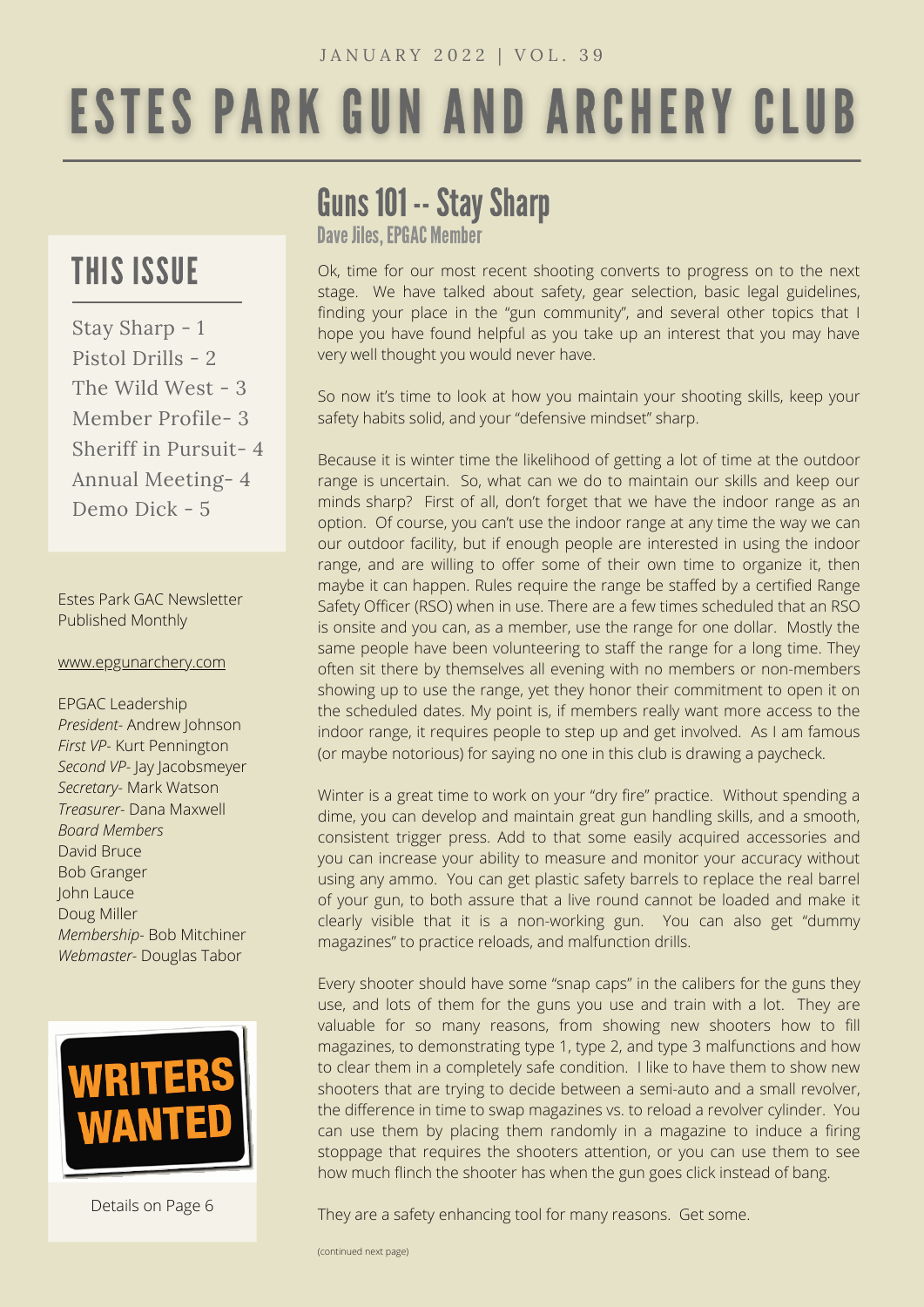

**Pistol Drills** (4:33) **Sig Sauer Academy**

A drill to enhance trigger finger accuracy and reduce flinching.

(Click WATCH IT to open the video)



Guns 101 - continued from page 1

I have a device called an "I-Target". It uses an app you download to your smart phone to record the position of a beam from a "laser cartridge". It uses the phones camera to capture the positions of your hits, and will keep them until you clear it. You insert the cartridge in your chamber and each time you pull the trigger, the striker activates the laser beam and marks the position of your point of aim on the target. It comes with an 8" X 11" target, but you can use a standard size IDPA target and adjust the distance between your phone and the target. I'm sure that by now there are much more advanced systems that incorporate a timer system to measure your time from start signal to first hit as well as split times between shots. The laser cartridge itself is worth having for dry fire practice. I think I paid about \$20 for mine 8 years ago, you just buy one for your 9mm, 40 S&W, 45ACP or whatever you have. The back of the cartridge has no rim so it will not be ejected every time you rack the slide to reset your trigger. As a bonus, it will make it impossible for anyone to accidently load a live round during practice. When you are done you just use a wood pencil or other non-marring tool that fits down the bore and press the "laser bullet" back out of the chamber.

If you can afford it, this is a good time to attend a good shooting class in a warmer climate, I hear Texas is nice this time of year. But seriously, there are good training classes going on somewhere that is warmer or in a large indoor facility. If you can swing it, that is a great experience. To bring your blood pressure down on a cold, snowy winter day what better way than sitting in front of the fireplace with a good book. Here are a few of my recommendations:

*The Gift of Fear* (Gavin De Becker). First published in 1999 but still completely relevant to men and women. Women particularly can benefit from it as they develop a defensive mindset. *Principles of Personal Defense* (Jeff Cooper). Published in 1972 by the man referred to as the father of modern pistol craft. Mr. Cooper spells out seven principles and how to employ them to your advantage. *In the Gravest Extreme* (Massad Ayoob) was published in 1980, it is about the role of the firearm in personal protection. He wrote a second book in 2014 under the title of *Deadly Force, Understanding Your Right to Self Defense*. This is an upgraded version of the first book with a deep dive into the history of high-profile defensive shootings. If you enjoy factual and thorough research into the minds of the mass shooters and terrorist, John Giduck has written two excellent books crafted from his expertise and experience in after action investigation on those very subjects. His company, "Archangel" has done extensive reports on the September 3rd, 2004 school takeover in Beslan Russia. The book, *Terror at Beslan* is the result of thousands of hours looking into everything that happened from the initial takeover through the rescue operation. The second book, *Shooter Down* looks deep into the Virginia Tech Massacre on April 16th, 2007. If you are in or considering law enforcement, special operations, national security, or similar careers these are must read books. These are just a few good resources for defensive minded people, there are many more out there and most are available electronically. I don't see the world becoming safer and more peaceful in the near future, so take in all the knowledge you can get.

We will see you back out at the range in the spring.

Stay armed and stay safe. --Dave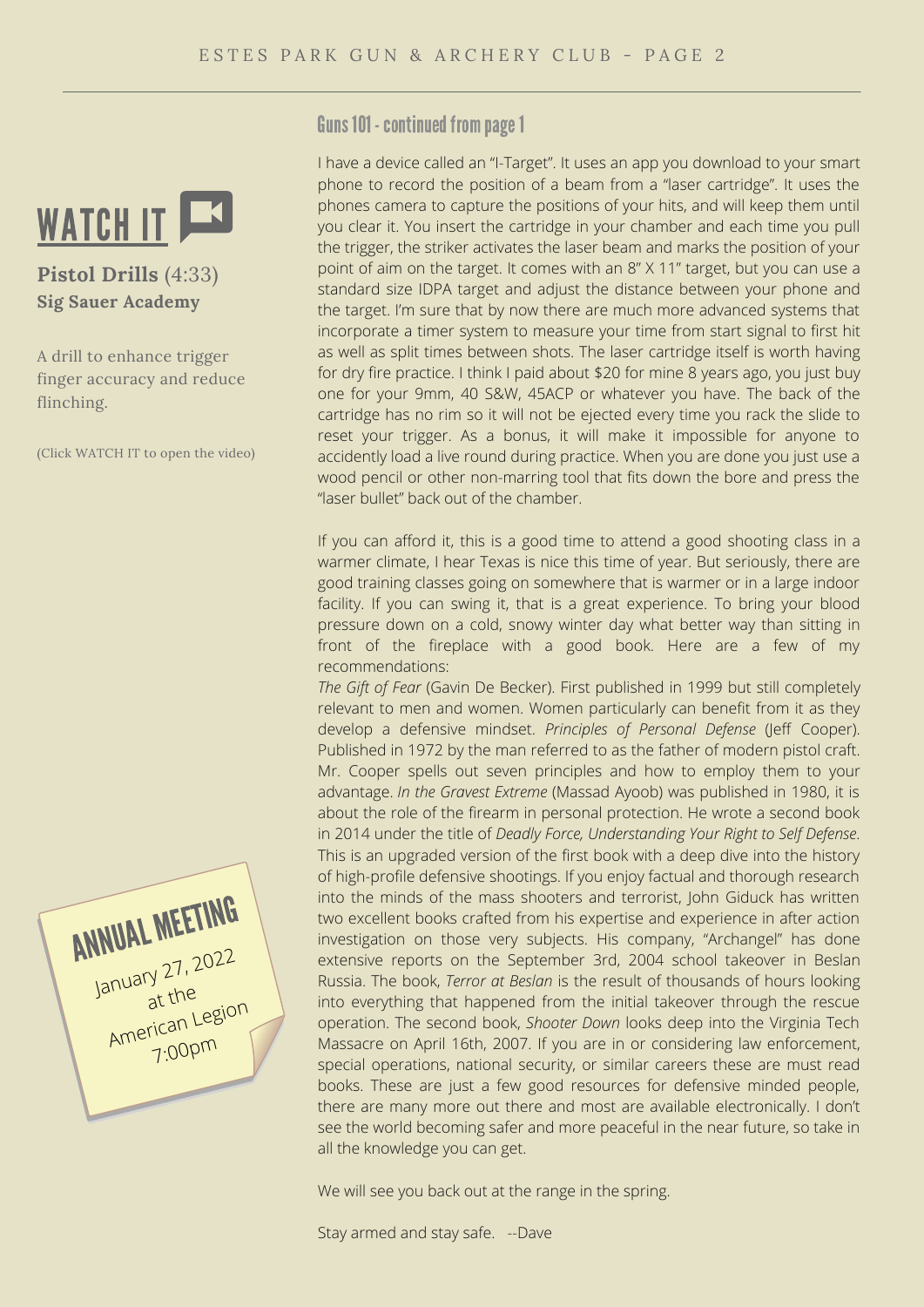

Every single member has an interesting story, and we'd like to share a few of them. If you're willing to share yours, there's a brief questionaire and a short phone interview that will do the job. A photo would be great, and we promise not to share any secrets or private hunting spots.

Please send your name, email and contact phone number to [president@epgunarchery.com](mailto:president@epgunarchery.com) and we'll be in touch.

### **Bullet Points**

**Constitutional Carry: Here comes the Wild West**

Currently there are 21 States that have "Constitutional Carry" laws on the books. That means that if you are of age, and not prohibited from possessing a firearm due to criminal history or psychological issues, you are allowed to carry a concealed handgun in public for the purpose of self-defense. As these laws are proposed, they are always met with cries of "here comes the wild west"- there will be shootouts over parking spots. Yet over and over those predictions do not materialize and the fuss about "unlicensed gun carriers" fades away and life goes on without incident. The reality is the permit will not guarantee good judgment and safe gun handling. It should not take a year in law school to understand the basic premise of defensive use of lethal force. It is, "To defend yourself or another innocent person from death or serious bodily harm". Even under those circumstances you are far better off if it is possible to avoid, diffuse, or escape any circumstance that could result in your getting into the position of having to use deadly force to survive. If you are even partially responsible for the incident, you will likely face great legal repercussions.

There is a wide variety from state to state regarding requirements for the training and testing of carry permit applicants. Everything from a two-day class with a shooting test to confirm you can put a few of your shots on paper without hurting yourself or the instructor, to a three hour classroom lecture and no live fire, such as is the case in Colorado.

I would be willing to bet that you will not find a dimes worth of difference in use of lethal force cases involving permit holders, between the States. Now throw in the 21 States with Constitutional Carry, and you still won't see a measurable difference.

You will surely see "breaking news" if a CCW holder does something stupid, but you will seldom hear about the multiple times that a crime is stopped by the mere presence of a gun, regardless if it is fired or not. And you will certainly never know about all the intended assaults that never materialized because the intended victim was aware of his or her surroundings, and projected the image of a bad choice in the victim selection process.

The point is that if you choose to take the responsibility of carrying a firearm for defense of yourself and your family, it is up to you to get the education and training you need to keep yourself alive and out of jail. No class whether it be three hours or three days can make you a skilled "operator" if you're heads in the wrong place. If you don't practice regularly your skills will deteriorate and in a real-life threatening situation you will be ineffective. No training class or testing procedure thought up by politicians will make you competent, only you can do that.

So, that being said I see no problem with the concept of "Constitutional Carry". Just because I am against mandated training, I strongly recommend that you seek out and take as much training in all things related to defensive firearms use like safe gun handling, accurate shooting, less than lethal means, conflict de-escalation, use of force laws, pre-attack behavior and even emergency medical skills.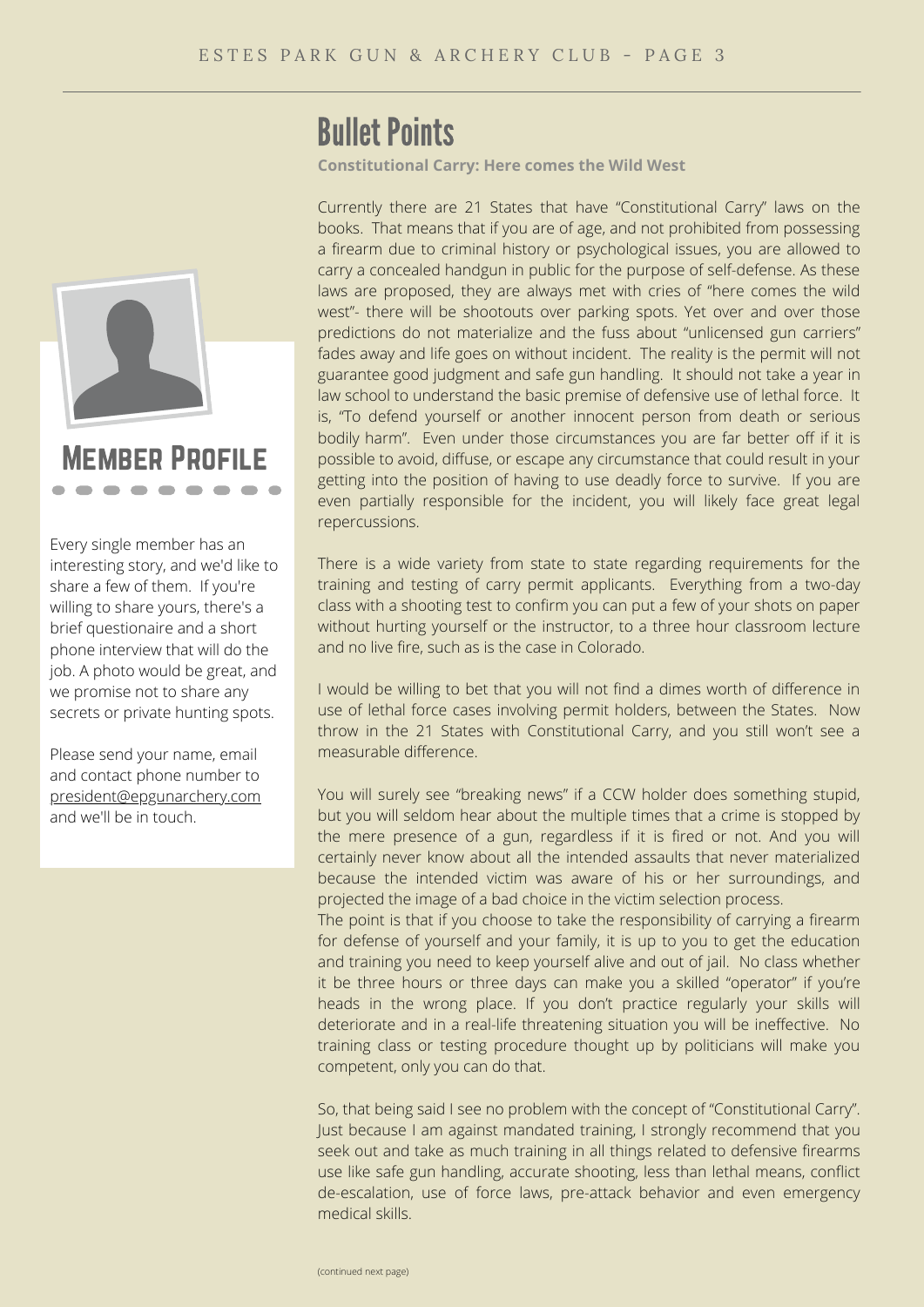

[Smith, as a new deputy in Estes Park]

Before my first assigned work day in Estes arrived, I stood outside my apartment one night and watched as Estes PD units initiated a chase headed out of town, towards Glen Haven and I knew the District car for the Sheriff's Office was unavailable.

I remember throwing on my vest, gun belt, radio and raid jacket and diving into my ["brand new" 1990 Jeep Cherokee] to catch up. In 1991, the switchbacks on County Road 43 were not paved. I learned that piece of information a little late as I narrowly avoided becoming a human missile trying to catch up with the chase heading towards Glen Haven.

I arrived, just as the PD boys were taking the motorist into custody. They looked over their shoulders as the new guy from the SO slid to a stop and baled out of his Jeep - earning the nickname Justin Time!



[Smith, as the top elected law enforcement official in Larimer County]

#### **Bullet Points - Continued from page 3**

The list of things you would do well to study goes on and on. That knowledge could well make a difference in the remainder of your life. Once again, it's on you, do you want to learn all that information, or take your chances?

I have been in training classes where more than half the students were law enforcement men and women. Most often they were there at their own expense and using up vacation time. That's a good indication of how serious they take it. Granted, you and I are at far less risk of ever facing a lethal force encounter, but if we do, we are not likely to have a partner to watch our back, there will be no back up coming, and you will not have body armor.

I know that a lot of firearms instructors will rage against the elimination of training mandates, but your rights under the Second Amendment do not depend on someone else's ability to make money on it. If they offer good training at a fair price, I believe the demand for training will increase as the popularity of concealed carry rises.

Perhaps we will have Constitutional Carry in Colorado someday. We almost did at one time had we not only had to deal the opposition of the anti-gun crowd but some of the state's larger firearms trainers as well. Until then, get your required training done, apply for your permit, then look around for better, diverse classes that will fill the gaps in your defensive toolbox. Read books from folks like Massad Ayoob, Tom Givens, John Farnam, Dave Grossman and other long-time experts. YouTube videos can provide a lot of good info from them and many others.

Now get out there and train.

### **Sheriff to Speak at Annual Meeting**

Sheriff Justin Smith will be the guest speaker at the 2022 EPGAC Annual Meeting, planned for January 27th. Smith has been the top county law enforcement official since first being elected in 2010. A dedicated public servant, he consistently advocates for citizens rights, and has been an EPGAC friend for many years even before his election. Come hear his view on the state of affairs in our community and world.

Doors of the American Legion Post 119 (850 N St Vrain) will open at 630pm, meeting starts at 7pm. The Legion will provide complimentary non-alcoholic refreshments, as well as normal service (cash bar).

Door prizes, member recognition, club business and officer elections in addition to an opportunity to meet fellow club members. We all look forward to meeting you!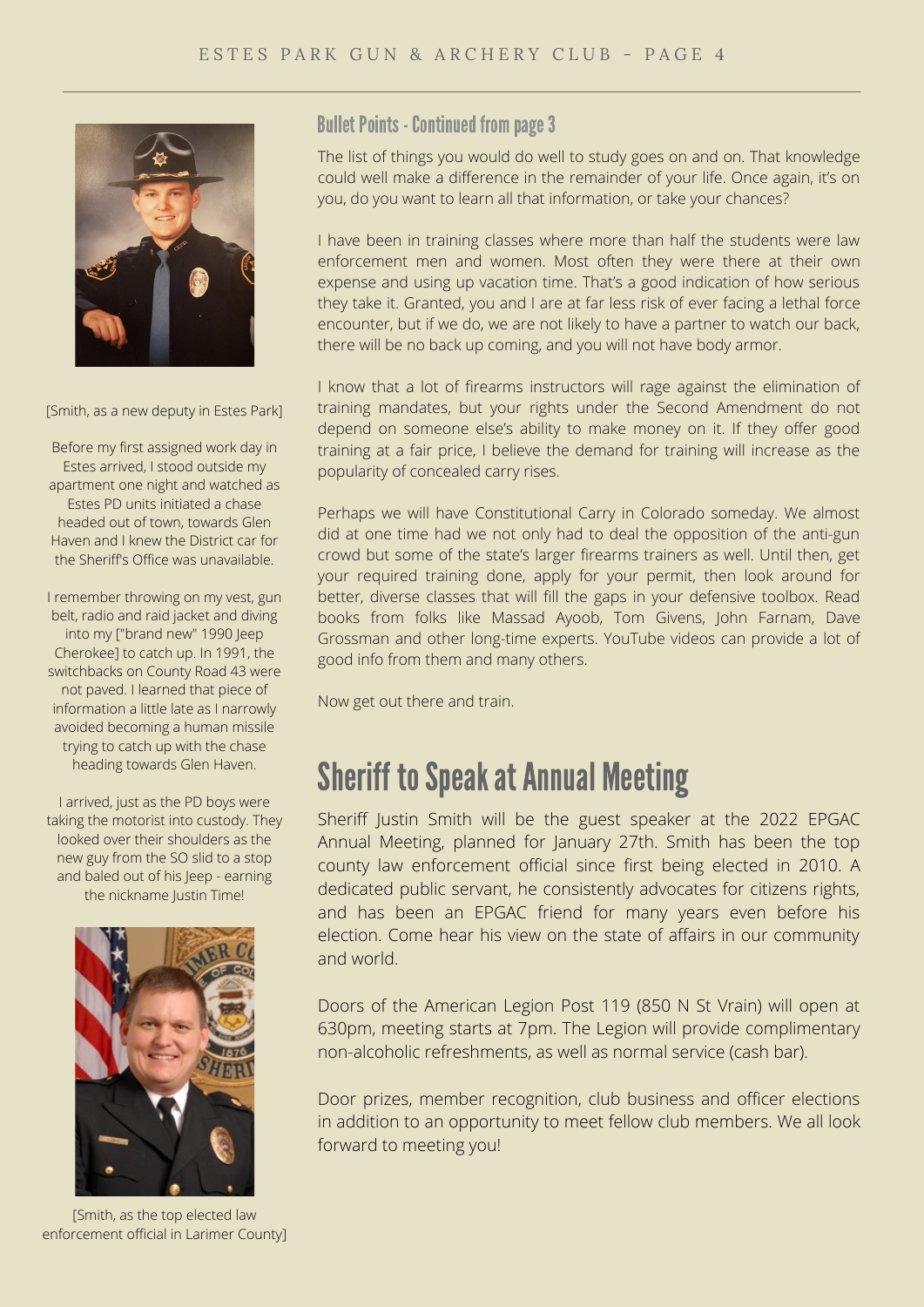





Richard Marcinko 1940 - 2021

### Share your Ideas in the New Year

If you have ideas for projects around the range or certain problems you feel need to be addressed, bring it up to your club officers and Board of Directors. Don't just complain! offer solutions and be willing to give some of your own time to improve the issue. For example, we had a man that joined the club early last summer. He and his son decided to take a walk around the archery range trail immediately after new member orientation. They found that the trail and its targets were in poor repair and started to make a plan to make improvements. They submitted a plan and offered to provide materials and to do the work. *That's the spirit that will keep this club thriving and assure that the facilities remain in good condition.*

Not everyone has the time to do a lot of volunteer work, but if you can, please look for opportunities to contribute. The target stands always need some love, weeds always need eating, and there is always stuff on the ground that needs to be picked up. Get certified as a Range Safety Officer (RSO) since there are opportunities every Saturday throughout the summer to help with Public Days. If you can think of a way to make picking up brass easier, tell us! There is always something that needs to be repaired and repainted, and it is very common for target trash to get blown around the property. When trash ends up on private property it risks causing conflict with the land owners and we are commited to being good stewards of this land, so pick it up when you see it.

Finally, there are short and long term volunteer positions to be filled. Find something that suits you and check it out. The more members that get involved, the easier and more enjoyable the club is for everyone. Many hands make light work. Click the email link at the left to send your thoughts.

## "Demo Dick", founder of SEAL Team 6

While the football world is mourning the death of John Madden, a well respected coach and sports commentator, not everyone is aware that on Christmas Day, we lost a true American hero. For those with an interest in American military past, you will know who I am talking about. For the casual observer, the name **Richard Marcinko** may not mean much, but as a former Navy guy, he is up there along with Daniel Boone, George Patton, and my own Dad.

Marcinko began his Navy career in Underwater Demolition Team, or UDT before the SEAL teams were created in 1962. He was commissioned as an officer in 1965, and deployed to Viet Nam in 1967. After operation Eagle Claw failed to rescue the hostages in Iran, Marcinko was task to create a special operations unit, and that was the birth of "SEAL Team 6", now known as the best of the best, and the "go to" unit when you have to do the impossible.

He is the author of several books beginning with *Rogue Warrior*. While you are waiting out the winter snows, that book will keep you occupied.

So raise a glass to a man that lived a life of extreme danger and died at the age of 81. -Dave